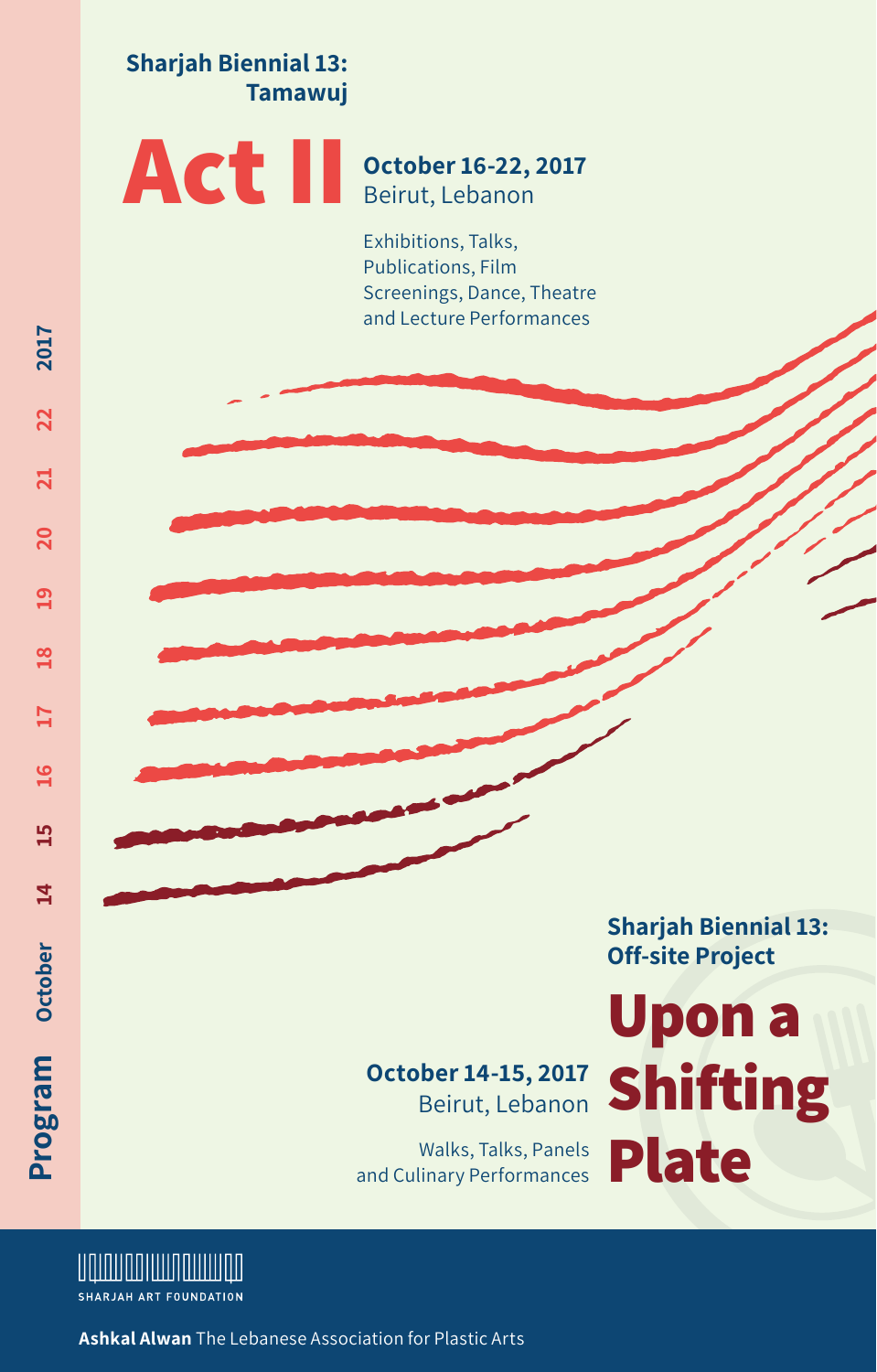## **Saturday, October 14**

| $11 - 11:30$ am | <b>Welcome remarks</b> by Hoor Al Qasimi, Director of Sharjah Art Foundation<br>and Christine Tohme, Curator of Sharjah Biennial 13: Tamawuj<br>$\sim$ Ashkal Alwan                                                                                                                                                                                             |
|-----------------|-----------------------------------------------------------------------------------------------------------------------------------------------------------------------------------------------------------------------------------------------------------------------------------------------------------------------------------------------------------------|
| $11:30 - 1$ pm  | Reflections on the Language of Food, Iman Mersal<br>Talk ~ Ashkal Alwan                                                                                                                                                                                                                                                                                         |
| $1 - 2:30$ pm   | The Ties that Bind, Maya Abu Al-Hayat, Tarek El-Ariss and Deepa Bhasthi<br>(Forager Collective)<br>Moderated by Rana Issa<br>Panel ~ Ashkal Alwan                                                                                                                                                                                                               |
| $2:30 - 4$ pm   | Eating into Future-Past Cosmologies - Tasting the Future, SPURSE<br>Culinary Performance ~ STATION                                                                                                                                                                                                                                                              |
|                 | <b>Communal Village Lunch, Chef Wael Lazkani</b><br>Lunch Event ~ Beirut Art Center                                                                                                                                                                                                                                                                             |
| $6 - 9$ pm      | <b>Fruit of Sleep</b><br>Curator: Reem Fadda                                                                                                                                                                                                                                                                                                                    |
|                 | With: Tamara Barrage, Ali Cherri, Khalil El Ghrib, Haitham Ennasr, Rami Farook,<br>Claire Fontaine, Forensic Architecture, Sandi Hilal & Alessandro Petti, Emily Jacir,<br>Tushar Joag, Dina Khouri, Los Carpinteros, Sigil, Praneet Soi, SUPERFLEX<br>and Young-Hae Chang Heavy Industries.                                                                    |
|                 | Exhibition Opening ~ Sursock Museum                                                                                                                                                                                                                                                                                                                             |
| $6 - 9$ pm      | An unpredictable expression of human potential<br>Curator: Hicham Khalidi<br>Associate Curator: Natasha Hoare                                                                                                                                                                                                                                                   |
|                 | With: Pedro Barateiro & Quinn Latimer, Eric Baudelaire, Sabrina Belouaar,<br>Mohamed Bourouissa, Gaëlle Choisne, CJ Clarke & Christopher Ian Smith,<br>Jesse Darling, Sara Sejin Chang (Sara van der Heide), Laura Henno, Randa Maroufi,<br>Rayane M'cirdi, Dala Nasser, Younes Rahmoun, Mostafa Saifi Rahmouni, Eric van Hove<br>and Wendelien van Oldenborgh. |
|                 | <b>Exhibition Opening <math>\sim</math> Beirut Art Center</b>                                                                                                                                                                                                                                                                                                   |
| $8 - 9$ pm      | <b>Live from the West, Pedro Barateiro &amp; Quinn Latimer</b><br>Reading ~ Beirut Art Center                                                                                                                                                                                                                                                                   |
|                 | <b>Sunday, October 15</b>                                                                                                                                                                                                                                                                                                                                       |
| $11 - 12:30$ pm | A Taste of Crime: Free Association of Ideas, Beginning with Mao'wid<br>'ala Al 'ashaa (A Dinner Date), Sahar Mandour<br>Talk ~ Ashkal Alwan                                                                                                                                                                                                                     |
| $1 - 2:30$ pm   | <b>Reactive Inclinations: The Recipe as Pretext for New</b><br><b>Configurations of Power over Life, Monika Halkort</b>                                                                                                                                                                                                                                         |

**Talk ~** Ashkal Alwan

- 2:30 4 pm **Destroyed Documents,** Candice Lin **Culinary Performance ~** STATION
- 4 5 pm  **Hunger and Hallucination: Tales from the Great Famine,** Lina Mounzer **Talk ~** Ashkal Alwan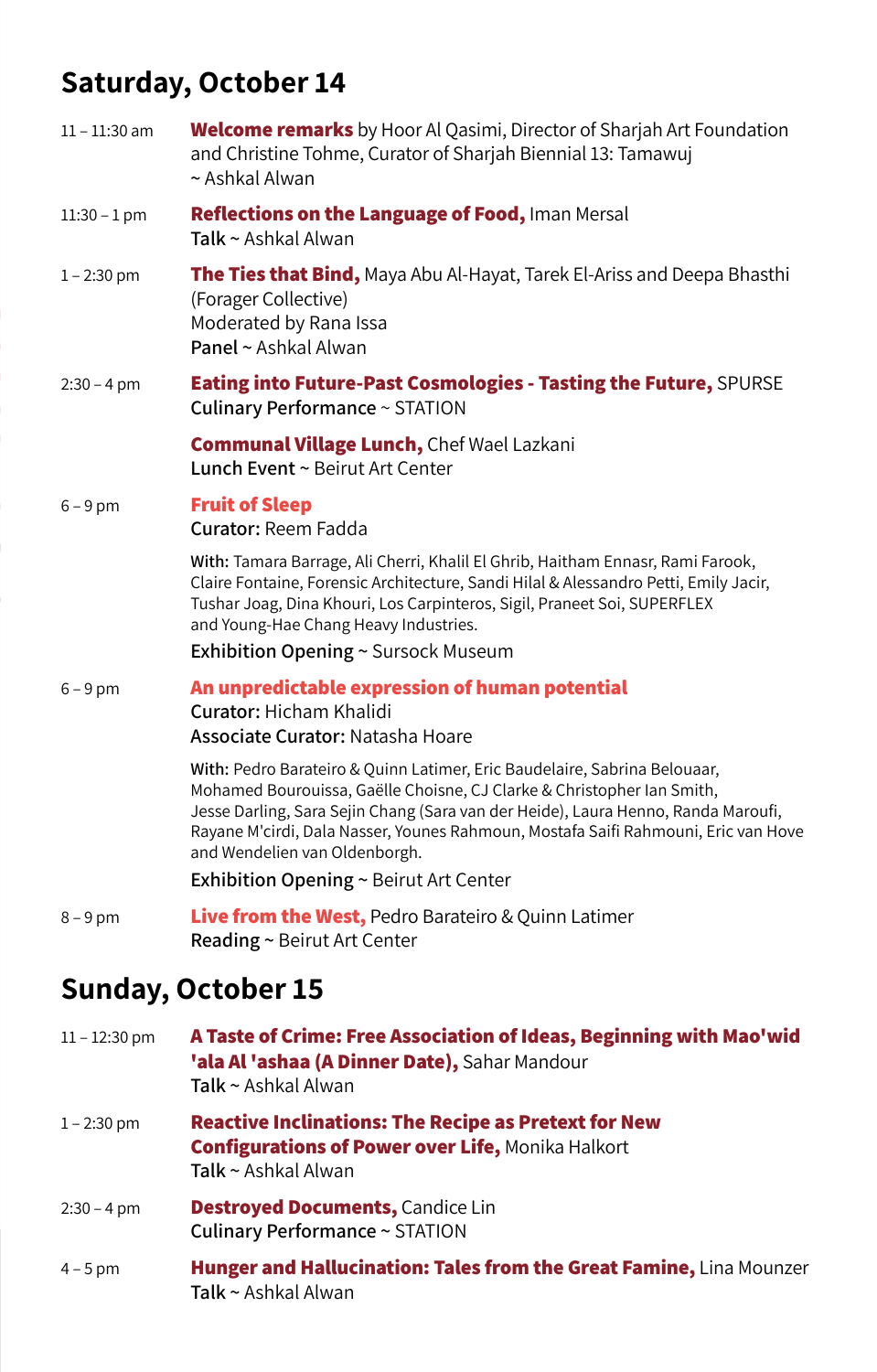| $5 - 6:30$ pm     | On Nietzsche's Second Brain: All Prejudices Come from<br>the Intestines, James T. Hong<br>Talk ~ Ashkal Alwan                                                                                                                                       |  |
|-------------------|-----------------------------------------------------------------------------------------------------------------------------------------------------------------------------------------------------------------------------------------------------|--|
| $7 - 8:30$ pm     | Kharaja Wa Lam Ya'ud (Gone and Never Came Back), Mohamed Khan<br>Film Screening ~ Metropolis Cinema                                                                                                                                                 |  |
| $8:30 - 10:30$ pm | <b>Hicham Khalidi in discussion with exhibiting artists</b><br>Talk ~ Beirut Art Center                                                                                                                                                             |  |
| $8:30 - 10:30$ pm | A Tale of Trash Mountains, Garbage Rivers, and Migratory Birds,<br>Franziska Pierwoss and Sandra Teitge<br>Dinner Performance ~ Sursock Museum Esplanade<br>(By registration only ~ due to limited capacity please reserve a place using ihjoz.com) |  |

## **Monday, October 16**

| $5 - 6$ pm        | <b>Curator's Tour with Reem Fadda (in English)</b><br>~ Sursock Museum, Special Exhibitions Hall, Level -2            |
|-------------------|-----------------------------------------------------------------------------------------------------------------------|
| $6:30 - 8$ pm     | Immortality for All: a film trilogy on Russian Cosmism, Anton Vidokle<br>Film Screening ~ Metropolis Cinema           |
| $8:30 - 9:30$ pm  | 55, Radouan Mriziga<br>Performance ~ Sursock Museum Esplanade                                                         |
| $9:30 - 10:30$ pm | So Little Time, Written & directed by Rabih Mroué,<br>Performed by Lina Majdalanie<br>Performance ~ Sunflower Theater |

## **Tuesday, October 17**

| $5 - 6$ pm        | 55, Radouan Mriziga<br>Performance ~ Sursock Museum Esplanade                      |
|-------------------|------------------------------------------------------------------------------------|
| $7 - 8$ pm        | <b>Landscape at Noon, Roy Samaha</b><br>Film Screening ~ Metropolis Cinema         |
| $8:30 - 10:30$ pm | <b>Dying on Stage, Christodoulos Panayiotou</b><br>Lecture Performance ~ STATION   |
| $9:30 - 10:30$ pm | So Little Time, Written & directed by Rabih Mroué,<br>Performed by Lina Majdalanie |

**Performance ~** Sunflower Theater

## **Wednesday, October 18**

| $6 - 7:30$ pm     | Tripoli Cancelled, Naeem Mohaiemen<br>Film Screening ~ Metropolis Cinema         |
|-------------------|----------------------------------------------------------------------------------|
| $8 - 10:30$ pm    | <b>Dying on Stage, Christodoulos Panayiotou</b><br>Lecture Performance ~ STATION |
| $9:30 - 10:30$ pm | 4 & 5, TAO Dance Theatre<br>Performance ~ Al Madina Theater                      |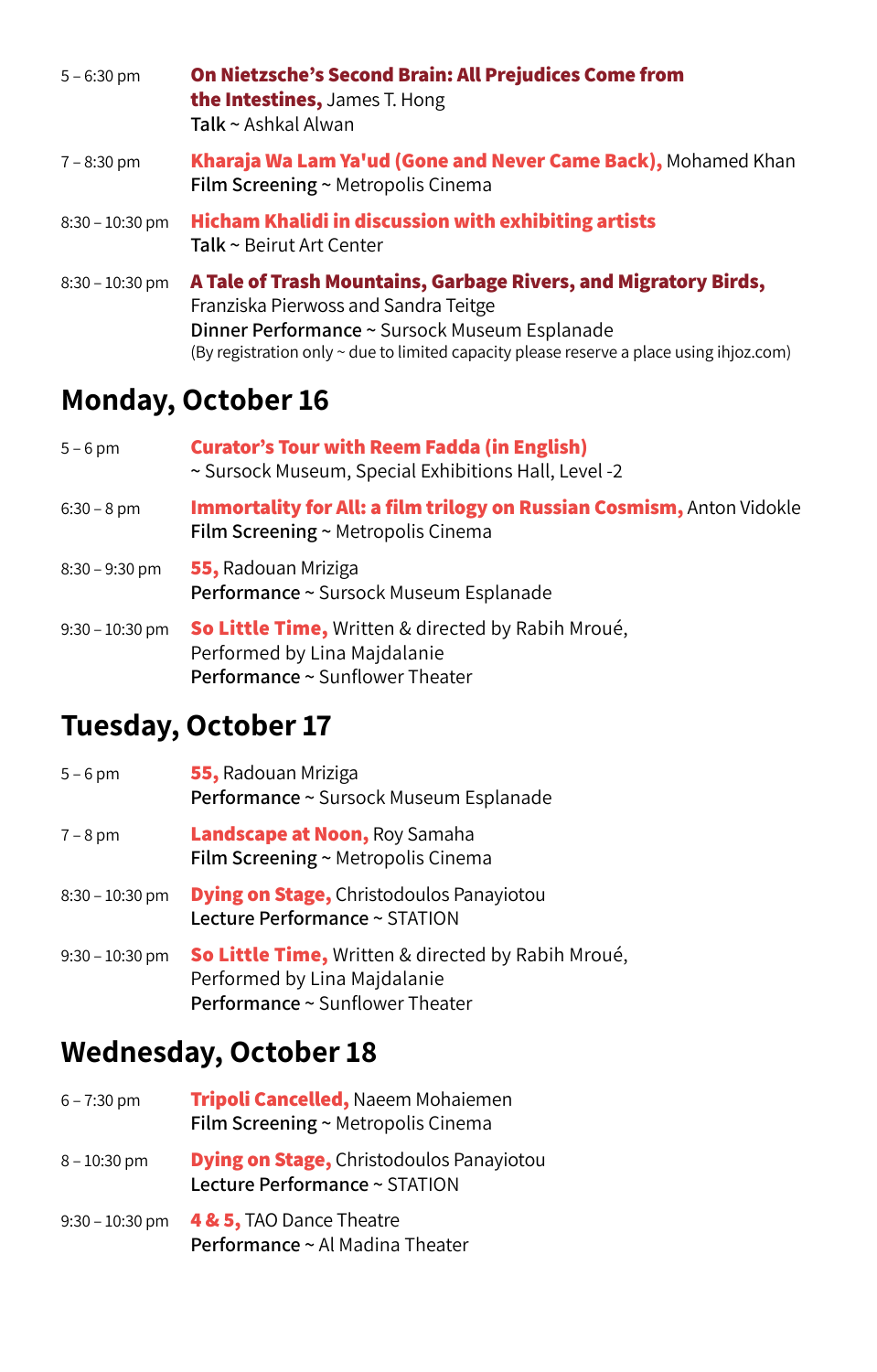# **Thursday, October 19**

| $7:30 - 8$ pm     | Pre-Image (Blind as the Mother Tongue), Hiwa K<br>Film Screening ~ Sursock Museum, Auditorium, Level -2 |  |
|-------------------|---------------------------------------------------------------------------------------------------------|--|
|                   | <b>RIOT, Rania Stephan</b><br>Film Screening ~ Sursock Museum, Auditorium, Level -2                     |  |
| $8 - 9$ pm        | <b>Reem Fadda in discussion with Khalil El Ghrib</b><br>Talk ~ Sursock Museum, Auditorium, Level -2     |  |
| $9:30 - 10:30$ pm | 4 & 5, TAO Dance Theatre<br>Performance ~ Al Madina Theater                                             |  |

## **Friday, October 20**

| $5 - 6$ pm       | <b>Soma, Christoph Keller</b><br>Lecture Performance ~ Sursock Museum, Auditorium, Level -2        |
|------------------|----------------------------------------------------------------------------------------------------|
| $6:30 - 8$ pm    | Mao'wid 'ala Al 'ashaa (A Dinner Date), Mohamed Khan<br>Film Screening ~ Metropolis Cinema         |
| $8:30 - 9:30$ pm | <b>Mollusk Theory: Soft Bodies, Madison Bycroft</b><br>Performance ~ Beryte Theatre                |
| $10 - 11$ pm     | <b>While I Was Waiting, Omar Abusaada and Mohammad Al Attar</b><br>Performance ~ Sunflower Theater |

# **Saturday, October 21**

| $11 - 12:30$ pm  | Spoken in Waves: Readings from the Online Journal tamawuj.org,<br>Kaelen Wilson-Goldie and Omar Berrada with guests<br>$\sim$ Ashkal Alwan |
|------------------|--------------------------------------------------------------------------------------------------------------------------------------------|
| $1 - 1:30$ pm    | <b>Dear Victoria, Rayyane Tabet</b><br>Reading ~ Ashkal Alwan                                                                              |
| $3 - 4$ pm       | <b>Mollusk Theory: Soft Bodies, Madison Bycroft</b><br>Performance ~ Beryte Theatre                                                        |
| $4 - 5$ pm       | <b>Curator's Tour with Reem Fadda (in Arabic)</b><br>~ Sursock Museum, Special Exhibitions Hall, Level -2                                  |
| $5 - 6$ pm       | <b>DASH</b> , Ho Rui An<br>Lecture Performance ~ Sursock Museum, Auditorium, Level -2                                                      |
| $6:30 - 8$ pm    | <b>M.A.R.S., Bahar Temiz and Felix Mathias Ott</b><br>Performance ~ Al Madina Theatre                                                      |
| $8:30 - 9:30$ pm | <b>While I Was Waiting, Omar Abusaada and Mohammad Al Attar</b><br>Performance ~ Sunflower Theater                                         |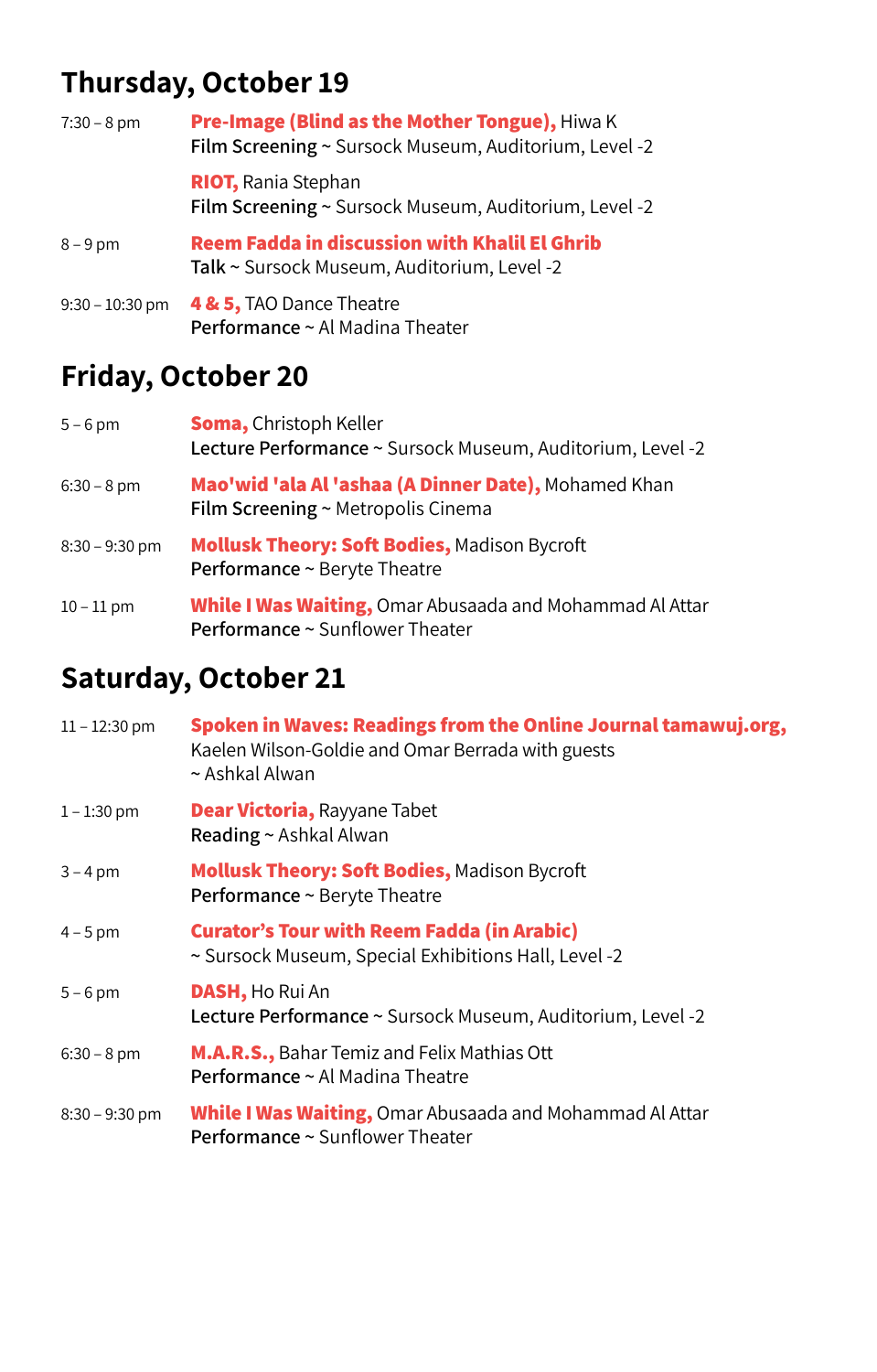# **Sunday, October 22**

| $11 - 12:30$ pm | History Ate Everything, Céline Condorelli in conversation with Zeynep Öz<br>Talk ~ Ashkal Alwan       |
|-----------------|-------------------------------------------------------------------------------------------------------|
| $12:30 - 1$ pm  | <b>Your Skin Shall Bear Witness Against You, Vartan Avakian</b><br>Lecture Performance ~ Ashkal Alwan |
| $1:30 - 2$ pm   | <b>Dear Victoria, Rayyane Tabet</b><br>Reading ~ Ashkal Alwan                                         |
| $5 - 6$ pm      | <b>DASH</b> , Ho Rui An<br>Lecture Performance ~ Sursock Museum, Auditorium, Level -2                 |
| $6 - 7:30$ pm   | <b>M.A.R.S., Bahar Temiz and Felix Mathias Ott</b><br>Performance ~ Al Madina Theatre                 |
| 9 pm            | Leila Arab<br>Di set & closing party ~ Ashkal Alwan                                                   |

# **Everyday**

| $12 - 8$ pm                              | Beirut Heterotopia, Akira Takayama<br>Performance ~ Zico House                                                                                                                                                                                                     |
|------------------------------------------|--------------------------------------------------------------------------------------------------------------------------------------------------------------------------------------------------------------------------------------------------------------------|
| $12 \text{ pm}$<br>(closed on<br>Monday) | Kharaja Wa Lam Ya'ud (Gone and Never Came Back), Mohamed Khan<br>Mao'wid 'ala Al 'ashaa (A Dinner Date), Mohamed Khan<br>Film Screening ~ Dawawine                                                                                                                 |
| $10:30$ am $-6$ pm                       | <b>SB13 Reading Room</b><br>~ Ashkal Alwan Library<br>The Reading Room presents publications commissioned for SB13, including copies<br>from the Biennial's Act I and Act II as well as from the SB13 Off-site Projects in Dakar,<br>Istanbul, Ramallah and Beirut |

# **Exhibitions**

**An unpredictable expression of human potential** at Beirut Art Center will be on view until January 19, 2018.

**Fruit of Sleep** at Sursock Museum will be on view until December 31, 2017.

#### **Beirut Art Center opening hours**

**October 14** – **22 ~** Open daily, 12 – 8 pm **October 23 onwards ~** Tuesday, Thursday and Friday ~ 12 pm – 8 pm Wednesday ~ 12 pm – 10 pm Saturday and Sunday  $\sim$  11 am – 6 pm

#### **Sursock Museum opening hours**

**Open daily ~** 10 am – 6 pm **Late opening on Thursdays ~** 12 – 9 pm **Closed on Tuesdays**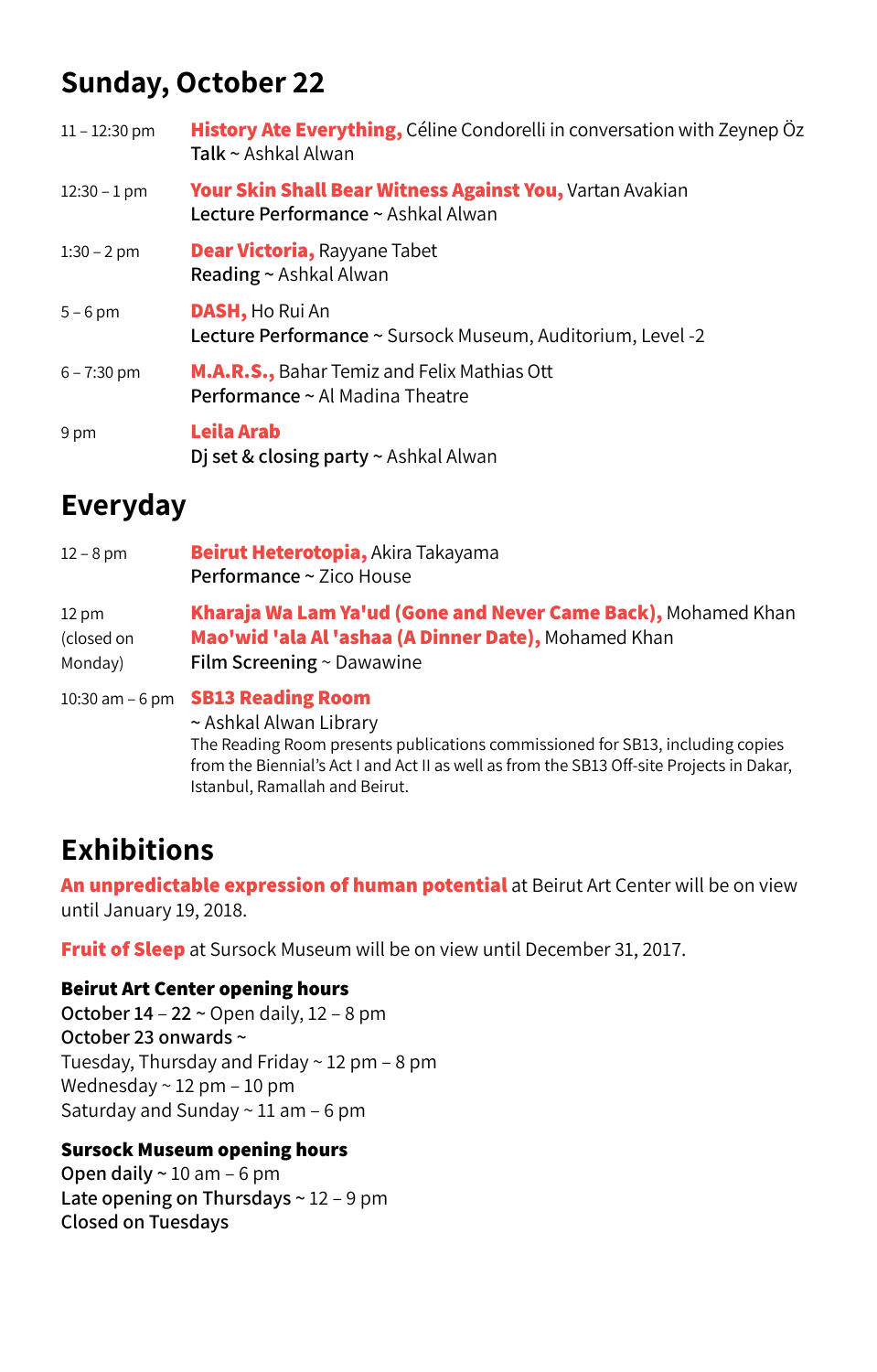## **Locations**

| Ashkal Alwan                             | Philippe Jabre Building 110, Street 90, Jisr El Wati, near<br>Souk Al Ahad, facing Impex Garage ~ Tel: +961 (0)1 423 879 |
|------------------------------------------|--------------------------------------------------------------------------------------------------------------------------|
| <b>Al Madina Theatre</b>                 | Saroulla Building, Hamra ~ Tel: +961 (0)1 753 011                                                                        |
| <b>Beirut Art Center</b>                 | Building 13, Street 97, Jisr El Wati, off Corniche Al Nahr<br>$~\sim$ Tel: +961 (0)1 397 018                             |
| <b>Beryte Theatre</b>                    | Damascus Street, Mathaf, Saint Joseph University<br>Human Sciences Campus ~ Tel: +961 (0)1 202 422                       |
| <b>Dawawine</b>                          | Acar Bldg. (same as Blom Bank) 2nd Floor, al-Arz Street,<br>Saifi/ Gemayzeh ~ Tel: +971 (0)1 567 705                     |
| <b>Metropolis Empire</b><br>Sofil Cinema | Sofil Center, Charles Malek Avenue, Ashrafieh<br>$\sim$ Tel: +961 (0)1 204 080                                           |
| <b>STATION</b>                           | Street 90, Jisr El Wati, Near Souk Al Ahad,<br>facing Impex Garage<br>$\sim$ Tel: +961 71 684 218                        |
| <b>Sunflower Theatre</b>                 | Sami el Solh Street, end of Badaro, Tayouneh Roundabout<br>$\sim$ Tel: +961 (0)1 381 290                                 |
| <b>Sursock Museum</b>                    | Greek Orthodox Archbishopric Street, Ashrafieh<br>$\sim$ Tel: +961 (0)1 202 001                                          |
| <b>Zico House</b>                        | 174 Spears Street, Sanayeh ~ Tel: +961 (0)3 810 688                                                                      |

#### **All events are free of charge.**

Due to limited capacity, booking is required for all performances. Please visit **ihjoz.com** to book a seat.

Please note that if you do not reserve in advance, we cannot guarantee you a place. Talks and screenings are on first come first serve basis.

~

Ashkal Alwan's office is located on the first floor of Building 110, Street 90 in Jisr el Wati. Open daily from 10:30am – 6:30pm.

Ashkal Alwan is a non-profit association, and relies on the generosity of individuals.

**Ashkal Alwan** The Lebanese Association for Plastic Arts

For further information **www.ashkalalwan.org**

**facebook.com/ashkalalwanbeirut Instagram: ashkal\_alwan**

**www.sharjahart.org facebook.com/SharjahArt Instagram : @sharjahart Twitter : @sharjahart**